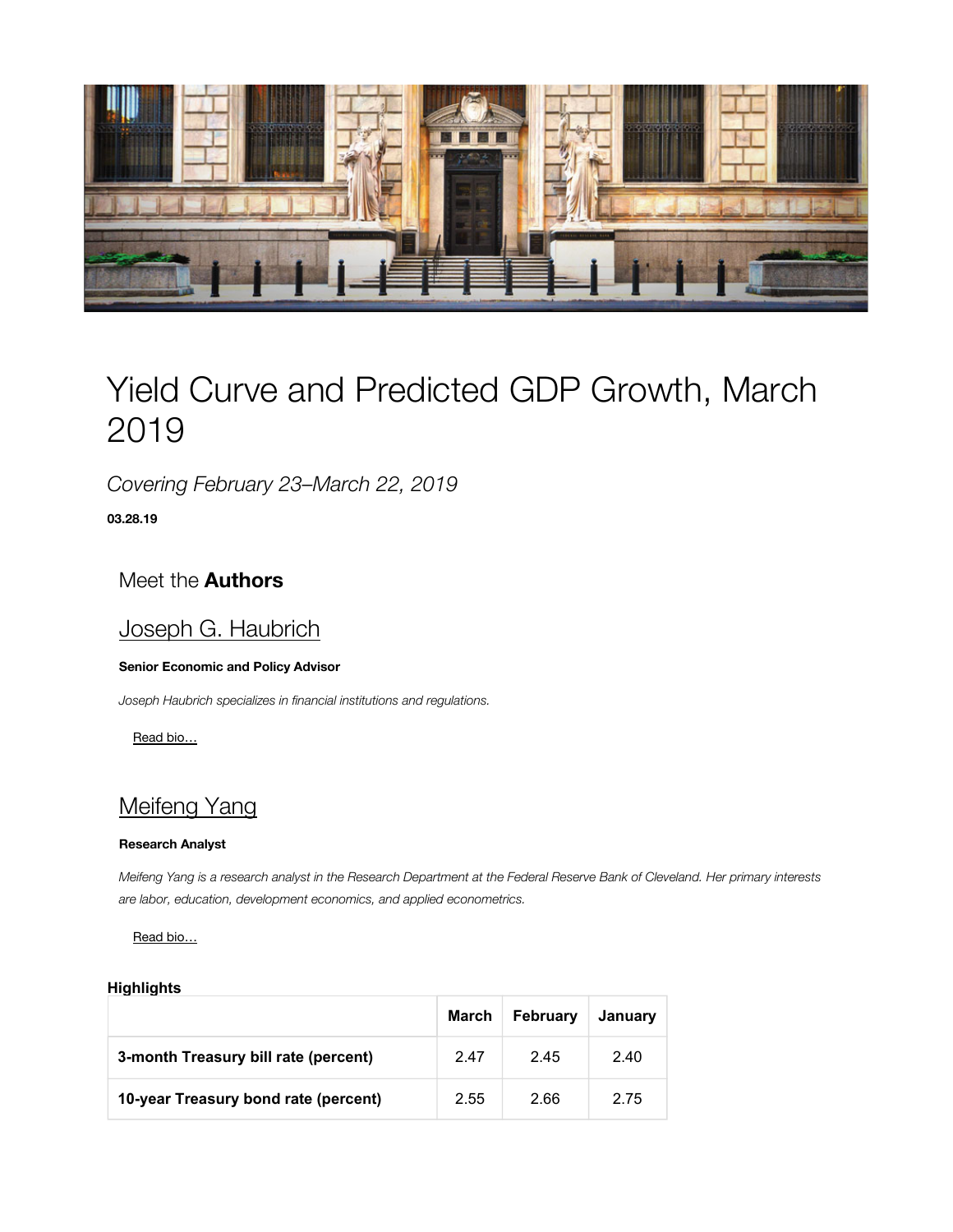|                                              | March | February | January |
|----------------------------------------------|-------|----------|---------|
| Yield curve slope (basis points)             | 8     | 21       | 35      |
| <b>Prediction for GDP growth (percent)</b>   | 2.1   | 22       | 2.1     |
| Probability of recession in 1 year (percent) | 32.7  | 29.7     | 26.5    |

## Overview of the Latest Yield Curve Figures

Spring may have sprung, but in March the yield curve continued its months-long trend of flattening, as short rates rose and long rates fell. The 3-month (constant maturity) Treasury bill rate rose to 2.47 percent (for the week ending March 22), up slightly from February's 2.45 percent, which itself was up from January's 2.40 percent. The 10-year rate (also constant maturity) dropped, falling to 2.55 percent from February's 2.66 percent and coming in a full 20 basis points below January's 2.75 percent. The slope fell to a mere 8 basis points, down from February's 21 basis points and from January's 35 basis points.

The flatter yield curve was reflected in reduced expectations of growth. Using past values of the spread and GDP growth suggests that real GDP will grow at about a 2.1 percent rate during the next year, just below the 2.2 percent rate for February and even with the 2.1 percent rate for January. Although the time horizons do not match exactly, the forecast, like other forecasts, does show moderate growth.

Yield-Curve-Predicted GDP Growth

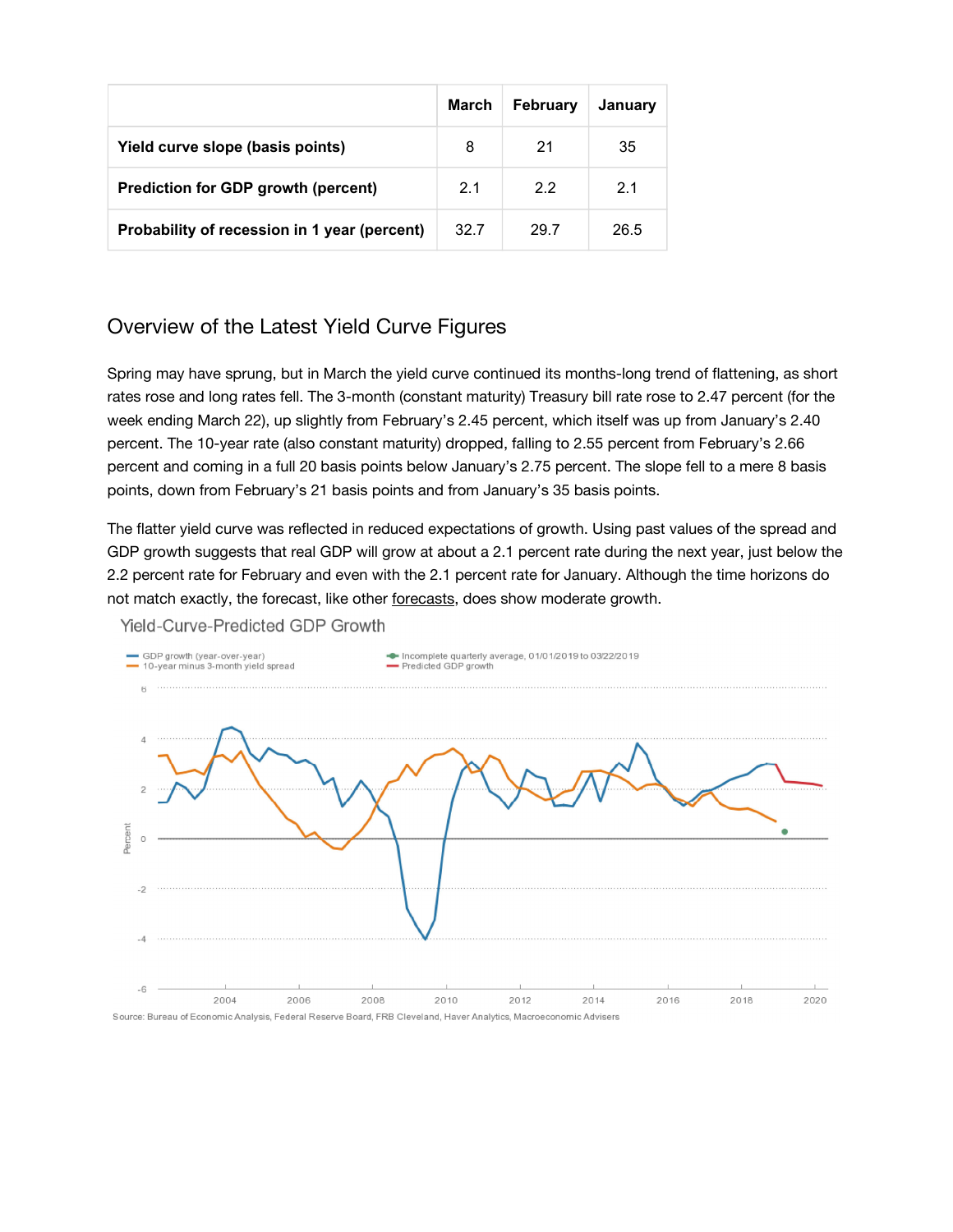The flatter yield curve had a bigger impact on the estimated probability of recession. Using the yield curve to predict whether the economy will be in recession in the future, we estimate the expected chance of the economy being in a recession next March at 32.7 percent, up from February's estimate of 29.7 percent and from January's 26.5 percent. So while the yield curve predicts a moderate amount of growth for the year, it also suggests the probability of recession in the near future is nearly one-third.



Probability of Recession Calculated from the Yield Curve

### The Yield Curve as a Predictor of Economic Growth

The slope of the yield curve—the difference between the yields on short- and long-term maturity bonds—has achieved some notoriety as a simple forecaster of economic growth. The rule of thumb is that an inverted yield curve (short rates above long rates) indicates a recession in about a year, and yield curve inversions have preceded each of the last seven recessions (as defined by the NBER  $\rightarrow$  ). One of the recessions predicted by the yield curve was the most recent one. The yield curve inverted in August 2006, a bit more than a year before the current recession started in December 2007. There have been two notable false positives: an inversion in late 1966 and a very flat curve in late 1998.

More generally, a flat curve indicates weak growth and, conversely, a steep curve indicates strong growth. One measure of slope, the spread between ten-year Treasury bonds and three-month Treasury bills, bears out this relation, particularly when real GDP growth is lagged a year to line up growth with the spread that predicts it.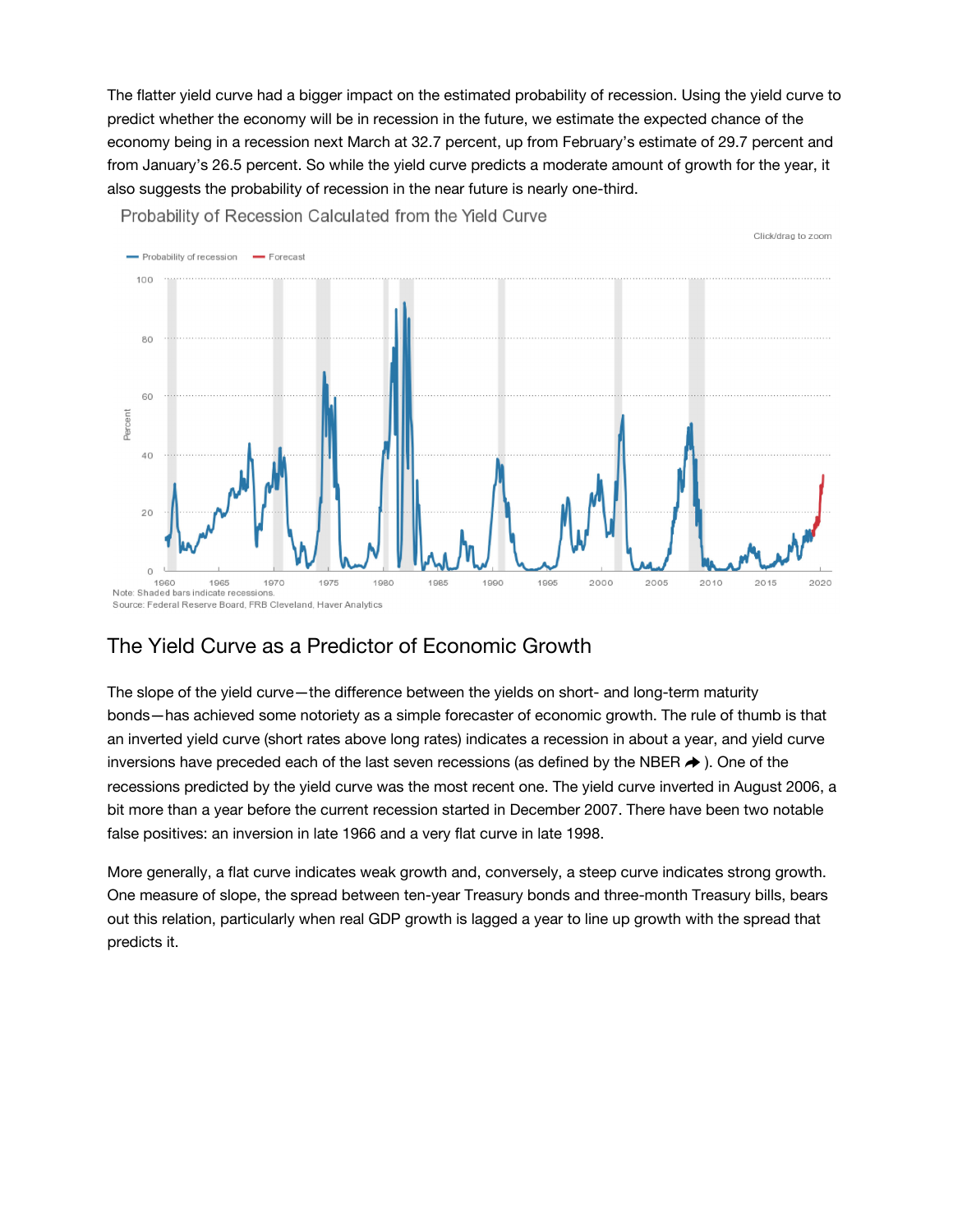#### Yield Curve Spread and Real GDP Growth



Source: Bureau of Economic Analysis, Federal Reserve Board, Haver Analytics, Macroeconomic Advisers

#### Yield Curve Spread and Lagged Real GDP Growth

- One-year lag of GDP growth (year-over-year) - 10-year minus 3-month yield spread 10 8 6  $\overline{4}$ Percent  $\overline{2}$  $\circ$  $-2$  $-4$ -6 !!<br>! Note: Shaded bars indicate recessions 1965 1970 1975 1980 1985 1990 1995 2000 2005 2010 2015

Source: Bureau of Economic Analysis, Federal Reserve Board, Haver Analytics, Macroeconomic Advisers

## Predicting GDP Growth

We use past values of the yield spread and GDP growth to project what real GDP will be in the future. We typically calculate and post the prediction for real GDP growth one year forward.

#### Click/drag to zoom

Click/drag to zoom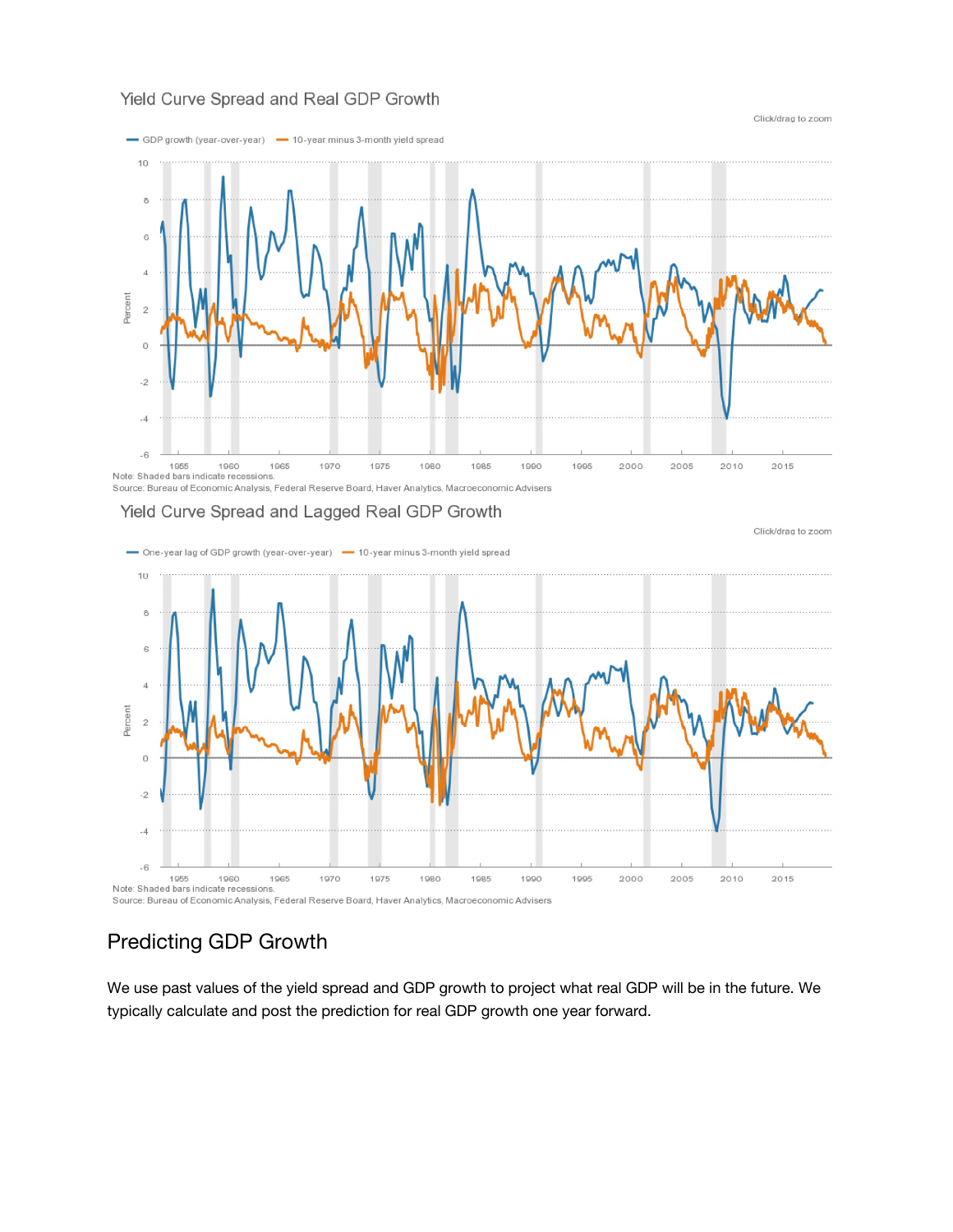## Predicting the Probability of Recession

While we can use the yield curve to predict whether future GDP growth will be above or below average, it does not do so well in predicting an actual number, especially in the case of recessions. Alternatively, we can employ features of the yield curve to predict whether or not the economy will be in a recession at a given point in the future. Typically, we calculate and post the probability of recession one year forward.

Of course, it might not be advisable to take these numbers quite so literally, for two reasons. First, this probability is itself subject to error, as is the case with all statistical estimates. Second, other researchers have postulated that the underlying determinants of the yield spread today are materially different from the determinants that generated yield spreads during prior decades. (For a recent example, see "Recessions Probabilities.") Differences could arise from changes in international capital flows and inflation expectations, for example. The bottom line is that yield curves contain important information for business cycle analysis, but, like other indicators, should be interpreted with caution. For more detail on these and other issues related to using the yield curve to predict recessions, see the *Commentary* "Does the Yield Curve Signal Recession?" Our friends at the Federal Reserve Bank of New York also maintain a website with much useful information on the topic, including their own estimate of recession probabilities  $\rightarrow$ .

**Explanation of Revisions** Corrected Data  $\bigcirc$ 

#### **Headlines**

#### 03.04.19

### Custom Comparison Groups in the Integrated Postsecondary Education Data **System** ▶

#### Peter L. Hinrichs

This Economic Commentary studies the behavior of colleges when they are asked to list a set of comparison group colleges in annual data reporting for the US Department of Education but are given little direction on how to do so. I find that, relative to themselves, colleges tend to list for comparison colleges that are more selective, are larger, and have better resources. One possible interpretation of these findings is that colleges overestimate where they stand relative to others, although an alternative interpretation is that colleges have accurate views but list comparison institutions based on aspirations. Read More ▶

### 02.28.19 What Is Behind the Persistence of the Racial Wealth Gap?  $\blacktriangleright$

Dionissi Aliprantis | Daniel R. Carroll